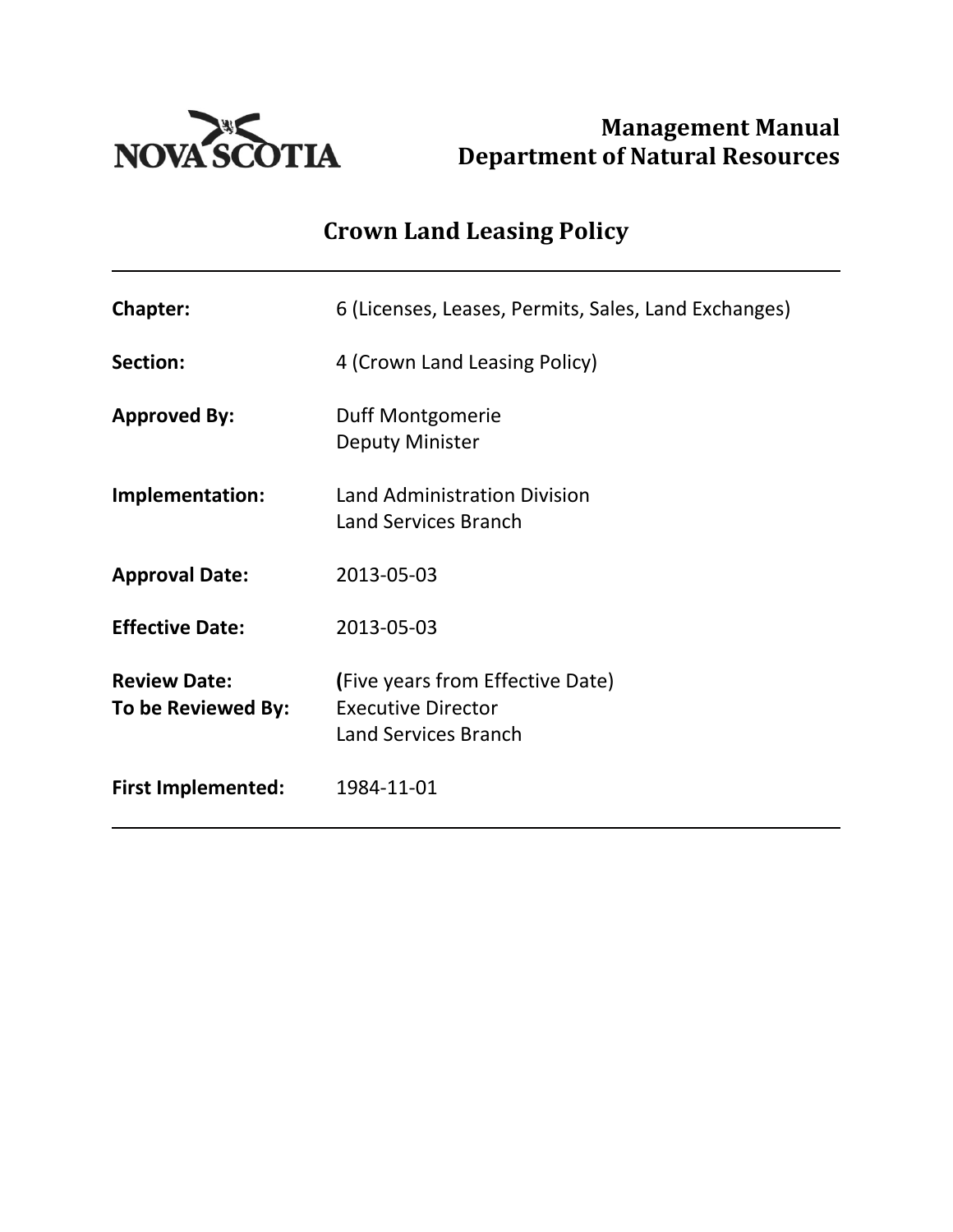# Approved Amendments:

| <b>Effective Date</b> | Version | <b>Reviewed By</b>                                                                                   | <b>Summary of Changes</b> |
|-----------------------|---------|------------------------------------------------------------------------------------------------------|---------------------------|
| 2013-05-03            | 1.0     | Reviewed by Executive Directors and<br>approved by Deputy, Department of<br><b>Natural Resources</b> | Initial release           |
|                       |         |                                                                                                      |                           |
|                       |         |                                                                                                      |                           |
|                       |         |                                                                                                      |                           |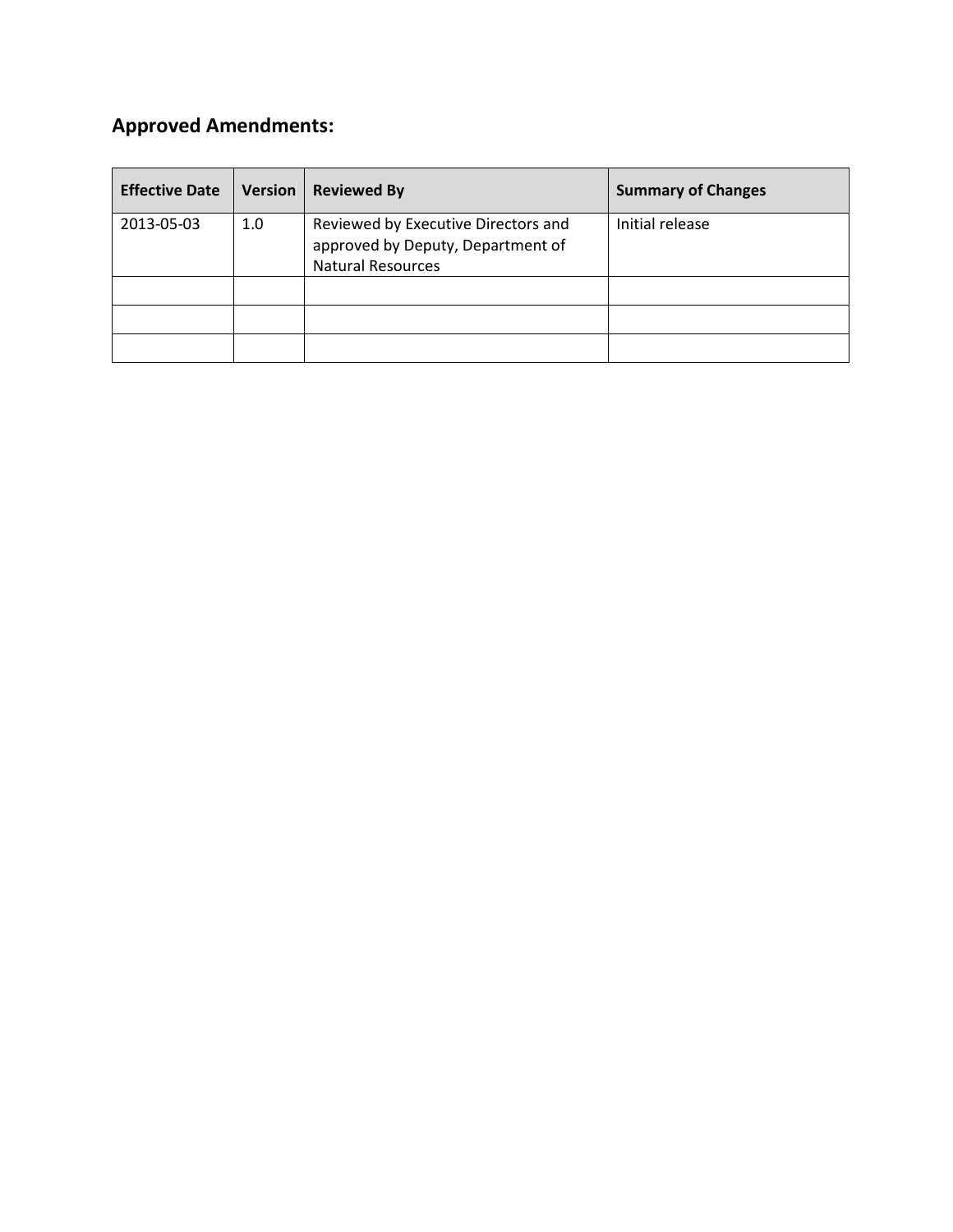# **Table of Contents**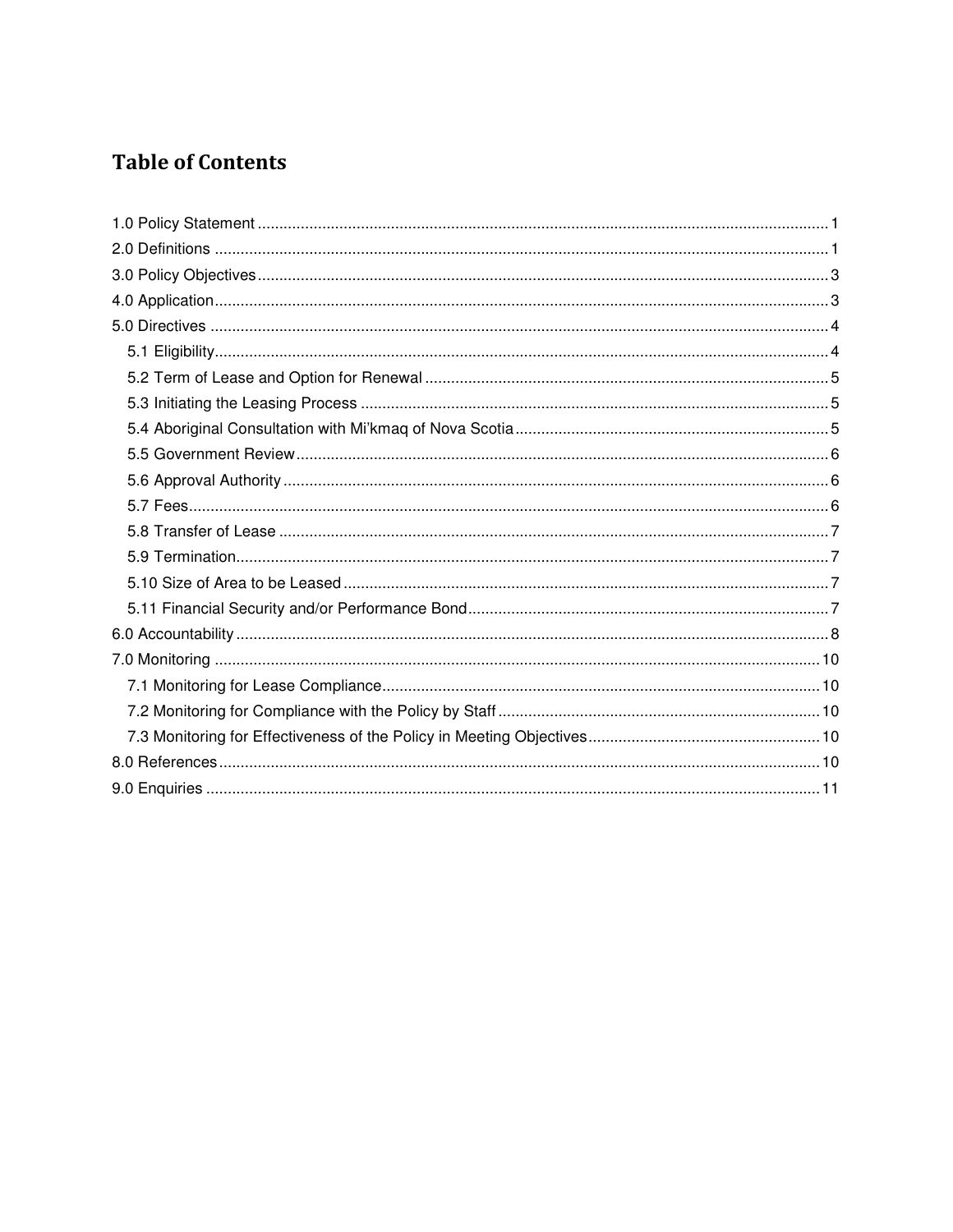# 1.0 Policy Statement

The Department of Natural Resources (DNR) is responsible for providing effective administration and management of Crown lands in Nova Scotia as authorized under the Crown Lands Act.

The Crown Land Leasing Policy sets out the conditions for the use of Crown land for a range of potential activities deemed to be acceptable for this public resource. For example, Crown land leases have been issued in the past for cultivation of blueberries, maple sugar production, and electricity production from wind-energy. Private enterprises, municipal units, non-profit organizations, and individuals may apply for the use of Crown lands. Crown land is not leased for residential purposes.

DNR will evaluate applications for Crown land leases to determine the potential benefits to the province from issuing a Crown land lease.

# 2.0 Definitions

In this policy:

- 1. "Aboriginal" means the 13 Mi'kmaq First Nations as represented by the Chiefs and Councils of the Assembly of Nova Scotia Mi'kmaq Chiefs.
- 2. "Annual Activity Report" refers to the documentation required to be submitted each year by a lessee indicating the activities that were conducted under the lease agreement.
- 3. "Applicant" is a person or an organization who applies for a Crown land lease.
- 4. "Application for the Use of Crown Land" refers to the form and documentation to be submitted when applying to access Crown land.
- 5. "Comfort Letter" refers to a document that applicants may request from the department confirming that the department has received a complete application and is currently reviewing the request to enter into a lease.
- 6. "Crown" means Her Majesty in right of the Province of Nova Scotia.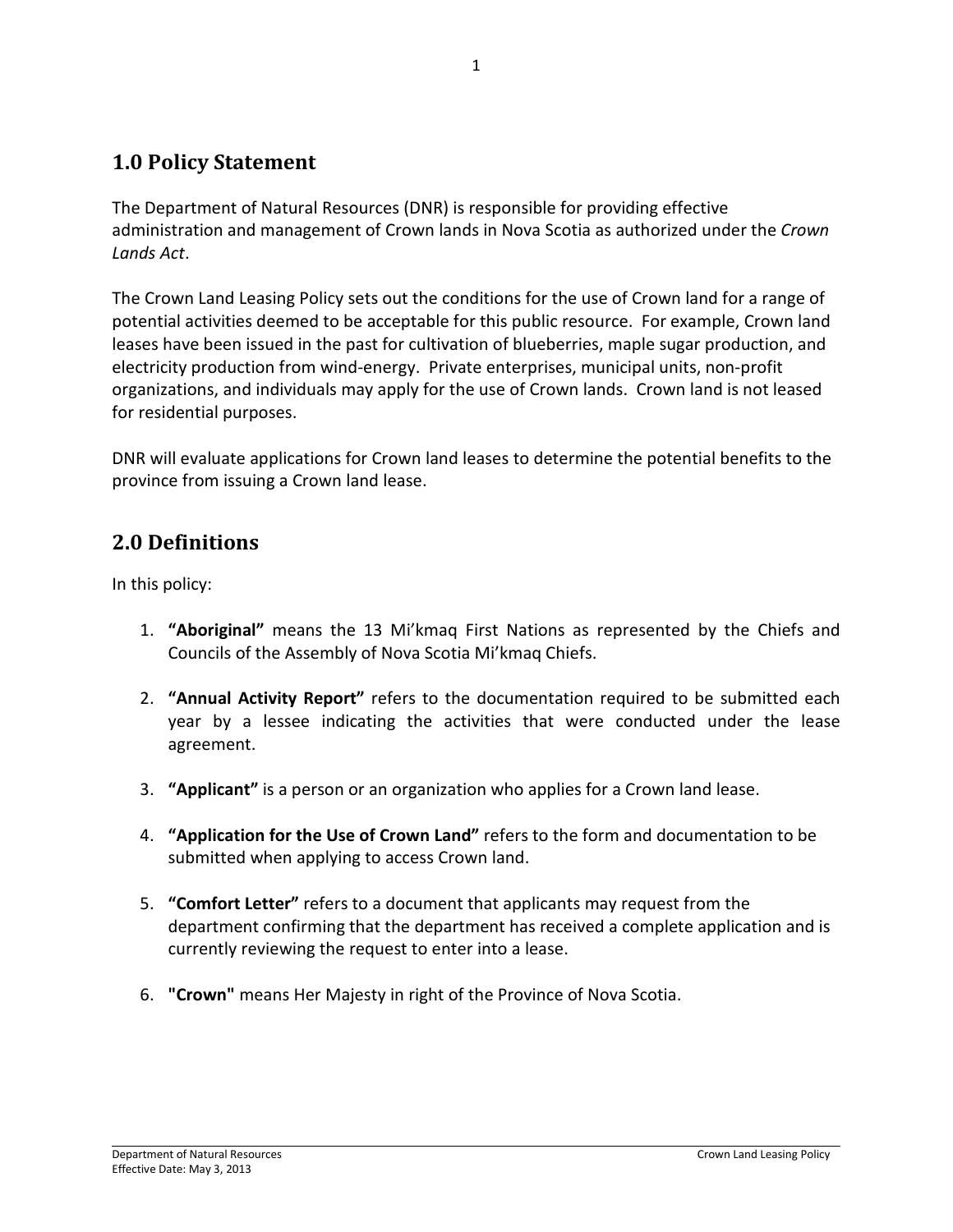- 7. "Crown land" means all or any part of land under the administration and control of the Minister of Natural Resources, as defined in the Crown Lands Act and Beaches Act including freshwater submerged areas.
- 8. "Director of Land Administration" is the person responsible to coordinate and supervise the review and issuance of Crown land lease requests under this policy.
- 9. "Director of Surveys" is the person responsible for surveying Crown land as set out in the Crown Lands Act.
- 10. "DNR" refers to the Department of Natural Resources.
- 11. "Executive Council (Cabinet)" exercises the formal executive powers of the Crown. Its formal actions are those of the Governor-in-Council (GIC) and its recorded decisions are Orders-in-Council (OICs).
- 12. "Integrated Resource Management" or "IRM" is a process to provide specialized program knowledge to the department's land use planning and decision-making processes. IRM coordinates resource use so that long term sustainable benefits are optimized and conflicts among users are minimized.
- 13. "Land Administration Division" is responsible for the acquisition and disposal of interests in Crown lands.
- 14. "Lease" or "Crown Land Lease" means a lease of Crown lands made pursuant to the Crown Lands Act.
- 15. **"**Lessee" means the holder of a lease.
- 16. "Letter of Authority" is an interim authority that allows applicants for a lease to perform certain activities on Crown land and can include activities such as testing whether a project is feasible.
- 17. "Minister" means the Minister of Natural Resources or his or her authorized designate with respect to the administration of any portion of this policy.
- 18. "Ministerial Land Transaction Regulations" or "MLTR" means regulations under the Court and Administrative Reform Act that assign to the Minister of Natural Resources the authority to acquire or dispose of real property or an interest in real property under the Crown Lands Act and the Wildlife Act.
- 19. "Province" means the Province of Nova Scotia.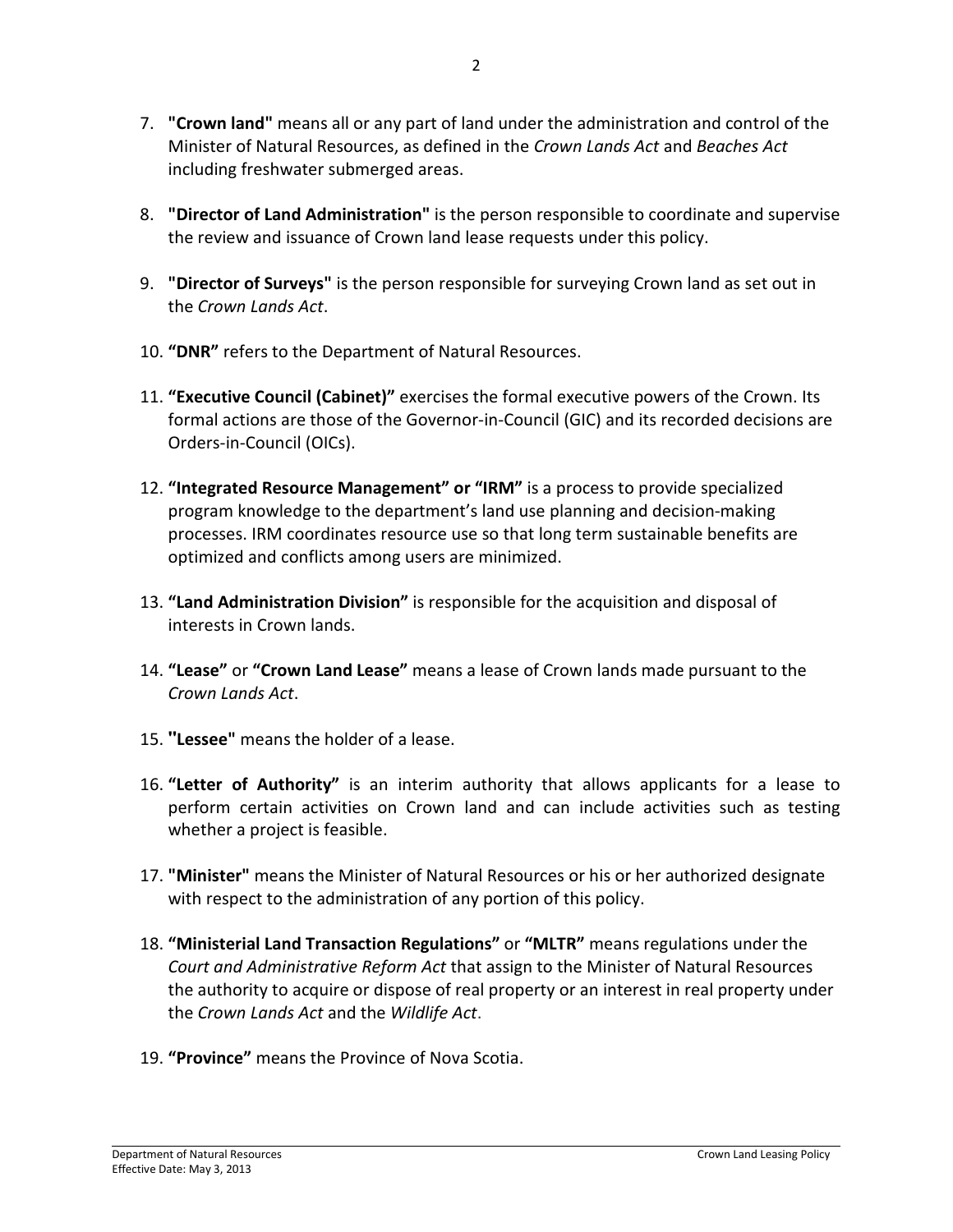20. "Regional Services Branch" means the branch of the Department of Natural Resources that delivers department programs and services through a network of field offices.

# 3.0 Policy Objectives

The objectives of this policy are to:

- provide for the effective administration of Crown land leases;
- promote economic and social benefits from the use of the province's Crown land assets;
- ensure sustainable use of Crown land;
- describe the application process for obtaining a Crown land lease and the oversight of approved projects.

# 4.0 Application

This policy applies to the evaluation of applications for Crown land leases and the processing, issuing, and monitoring of Crown land leases.

Depending on the nature of the proposed activity and the duration, the department can issue a number of alternative land tenure options. Applicants are encouraged to visit the department's website to evaluate potential tenure options.

After the initial review of an application, DNR will determine which tenure option the proposed activity would fall under.

This policy replaces all previous versions of the following policies:

- 1. Leases to Private Enterprises and Non-profit Organizations (Special Leasing Policy),
- 2. Policy for Agricultural Use of Crown Land, and
- 3. Policy for Wind-energy Generation on Crown Land.

This policy will apply to issuing and monitoring lease types, including (but not limited to):

- 1. Agricultural Lease;
- 2. Communication & Utility Lease;
- 3. Lease For Municipality;
- 4. Non-Profit Organization Lease;
- 5. Private Commercial Lease;
- 6. Waterlot Commercial Lease;
- 7. Waterlot Non Profit Organization Lease;
- 8. Wind Energy Generation Lease.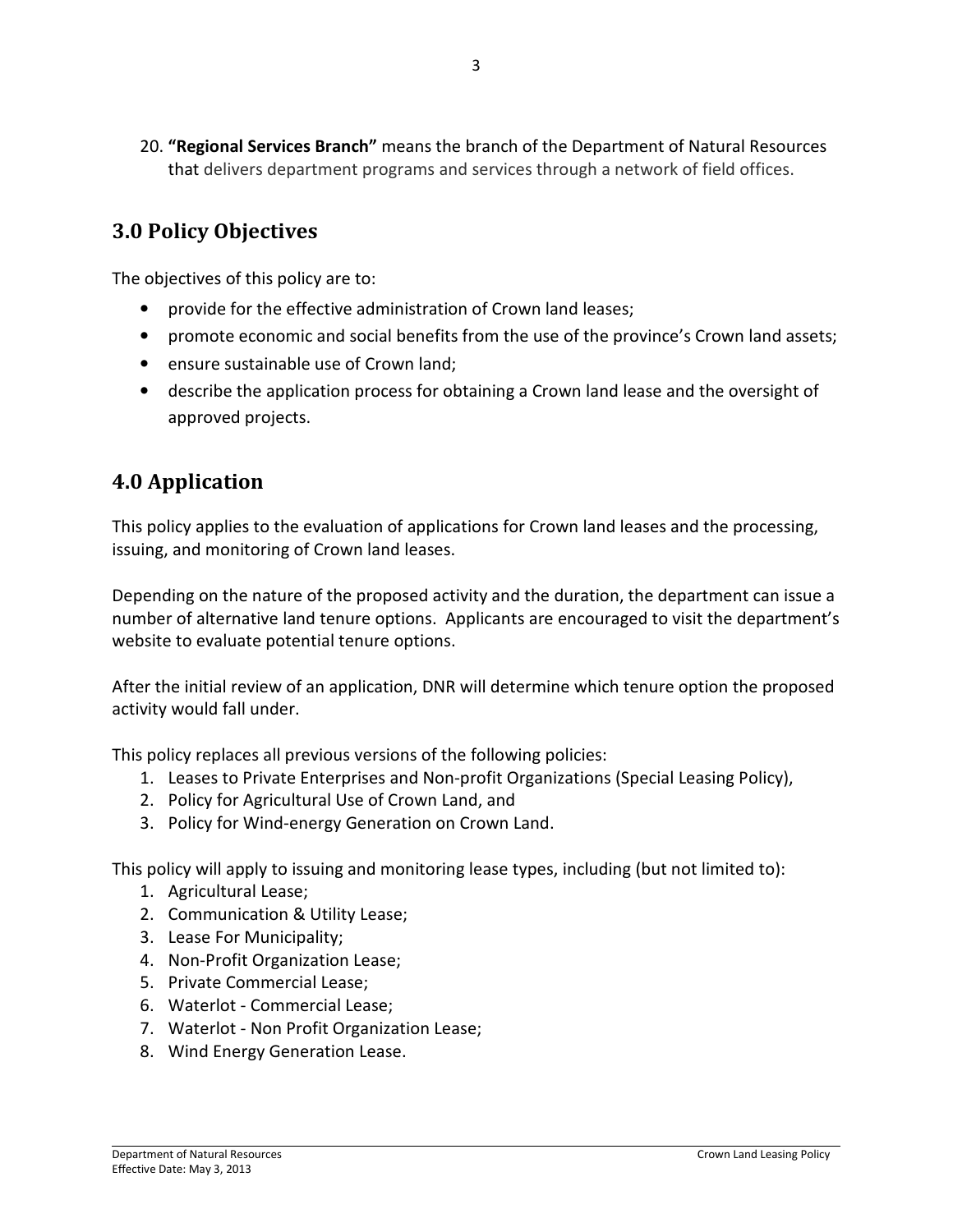This policy does not apply to campsite, peat, aggregate or forestry leases.

### 5.0 Directives

#### 5.1 Eligibility

- 1. An Applicant must be one of the following:
	- a. an individual at least 19 years of age;
	- b. an organization, considered to be in good standing, registered at the Nova Scotia Registry of Joint Stock Companies or incorporated under the laws of Canada; or
	- c. a municipality of Nova Scotia.
- 2. Prior to issuance of a lease, unless otherwise directed, an Applicant must complete the following requirements and comply with any other applicable government regulations, by-laws or policies before a lease will be issued:
	- a. Submit a completed Application for the Use of Crown Land;
	- b. Pay all fees and charges associated with the issuance of the lease;
	- c. Submit a Development Plan;
	- d. Submit a survey plan of the boundaries of the lease. Surveys must be prepared by a Nova Scotia Land Surveyor who is a member of the Association of Nova Scotia Land Surveyors;
	- e. Provide an Accredited Appraiser Canadian Institute (AACI) appraisal of the land value;
	- f. Provide proof of adequate liability insurance;
	- g. Submit required financial security and/or a performance bond; and
	- h. Submit any additional documentation requested which may be required based on the specific activity proposed in the application.
- 3. In addition to the above noted requirements, the Land Services Branch of DNR must obtain approval from Executive Council or the Minister of Natural Resources to issue a lease.

Refer to the Guidelines for the Preparation of Crown Land Lease Applications for further details on the application process and requirements.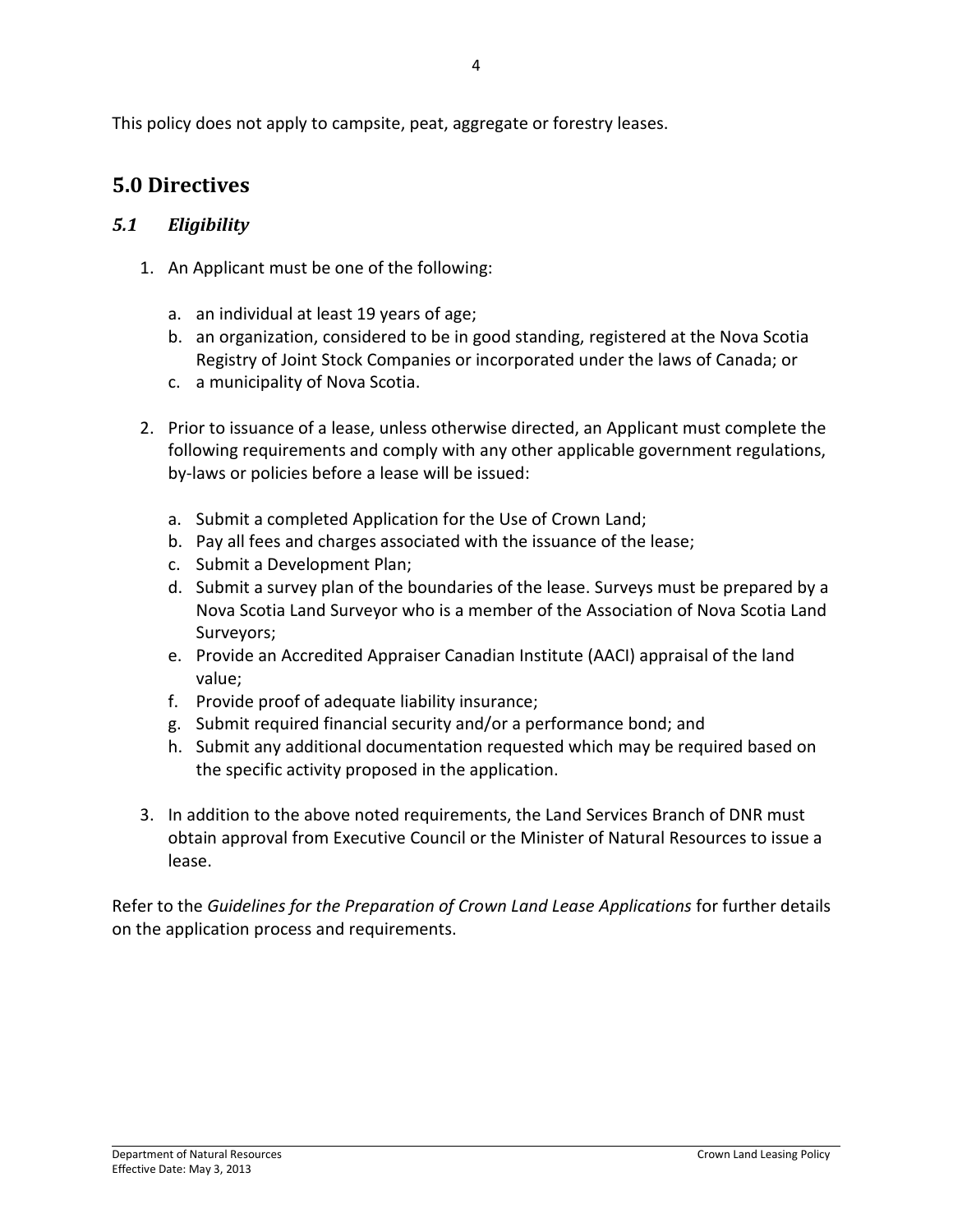#### 5.2 Term of Lease and Option for Renewal

- 1. A Crown land lease may be issued for a term of up to 20 years with an option to renew for up to an additional 20 years provided that the lessee has complied with the conditions of the original lease.
- 2. To initiate the renewal of an existing lease, at least six (6) months prior to the expiration of the lease, the lessee must submit an Application for the Use of Crown Land together with, where required, an updated or revised Development Plan.

#### 5.3 Initiating the Leasing Process

- 1. Leasing of Crown lands is initiated through an application or in response to a public tender.
- 2. Applicants must complete and submit an Application for the Use of Crown Land indicating the specific area or parcel of Crown land required. An application may be rejected if the proposed activity is not considered to be in the best interest of the Province or at any time during the lease review process if information is received that would make the requested area not suitable for the requested purpose.
- 3. DNR may evaluate opportunities for leasing of Crown land for specific purposes. The Crown areas identified as part of this process are then made available to interested parties through a public tendering process. The tendering process involves issuing a Request for Proposal (RFP) for predefined and specific uses (for example, maple syrup production or wind-energy conversion).
- 4. Requests for Crown land areas will be reviewed on a first come, first served basis. If multiple requests for the same Crown land area(s) are received, a public tendering process may be initiated.

#### 5.4 Aboriginal Consultation with Mi'kmaq of Nova Scotia

1. As part of the review of an application to lease Crown land, DNR will follow the consultation process established under the August 31, 2010 Mi'kmaq-Nova Scotia-Canada Consultation Terms of Reference (or any subsequent agreements) and any protocols developed in conjunction with the Mi'kmaq of Nova Scotia.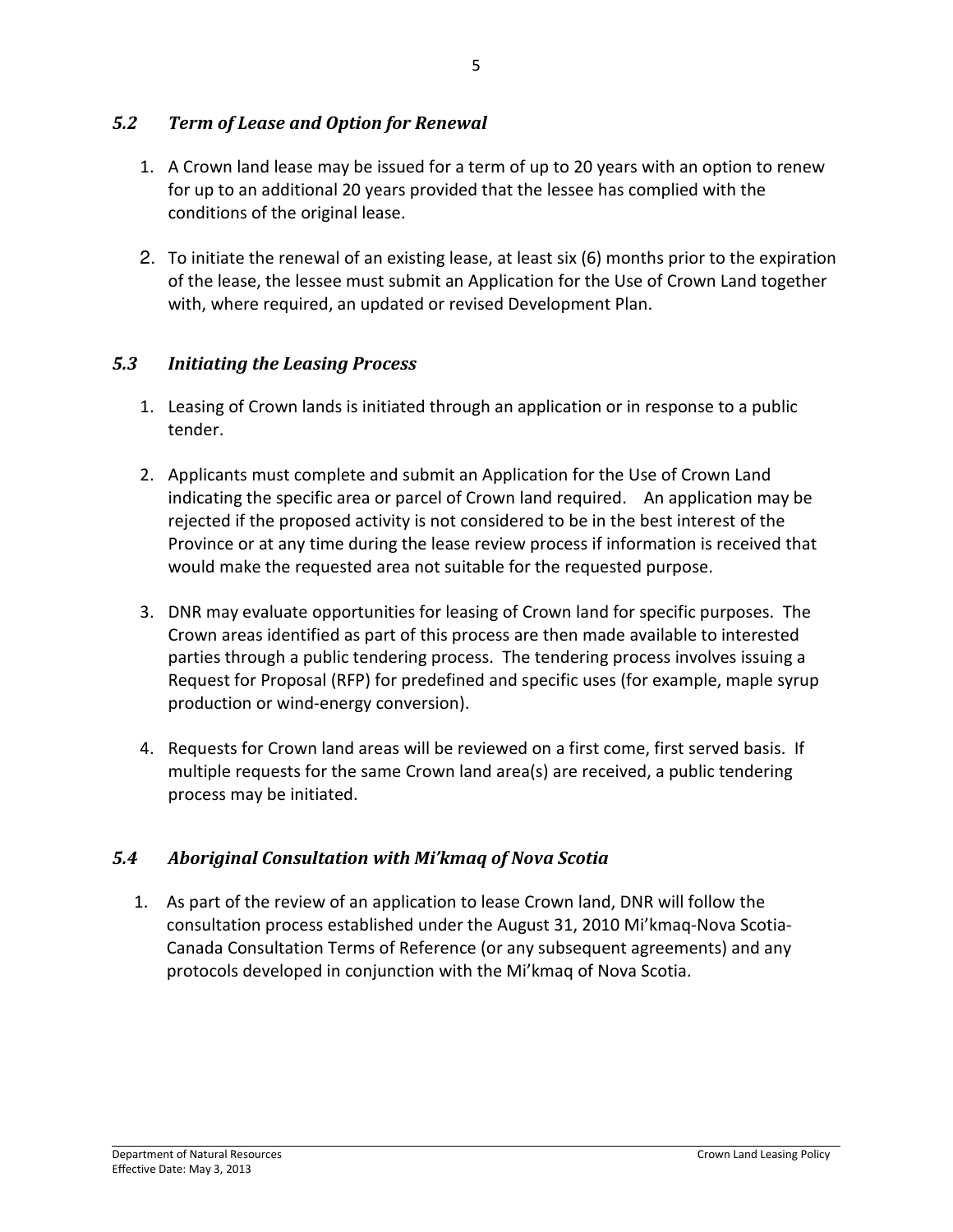- 2. As part of the consultation process, the Applicant may be required to do one or more of the following:
	- a. conduct studies or research regarding Mi'kmaq interests within and in the vicinity of the requested Crown land;
	- b. modify activities proposed for the requested Crown land to accommodate adverse impact(s) on aboriginal and treaty rights;
	- c. make reasonable effort to negotiate, enter into and implement a benefits agreement with the Mi'kmaq through the Assembly of Nova Scotia Mi'kmaq Chiefs;
	- d. provide continued access to the Mi'kmaq for traditional activities (fishing, hunting and harvesting for domestic purposes);
	- e. respect culturally significant areas important to the Mi'kmaq and provide them with continued access to those sites.

#### 5.5 Government Review

- 1. DNR will review each application for use of Crown land and will seek advice and input from IRM teams, DNR programs and other government departments (as required).
- 2. Recommendations on the issuance of a Crown land lease will be made by the Director, Land Administration Division.
- 3. During the lease issuance review process, an Applicant may request
	- a. a Comfort Letter; and/or
	- b. a Letter of Authority.
- 4. The issuance of a Comfort Letter or a Letter of Authority will not be considered confirmation that a lease will be issued.

#### 5.6 Approval Authority

- 1. A lease may be authorized by
	- a. the Minister pursuant to the Ministerial Land Transaction Regulations under the Court and Administrative Reform Act; or
	- b. Executive Council (Provincial Cabinet) under the Crown Lands Act.

#### 5.7 Fees

1. Applicable fees are set out in the DNR fee schedule entitled "Fees for Activities on Crown Land".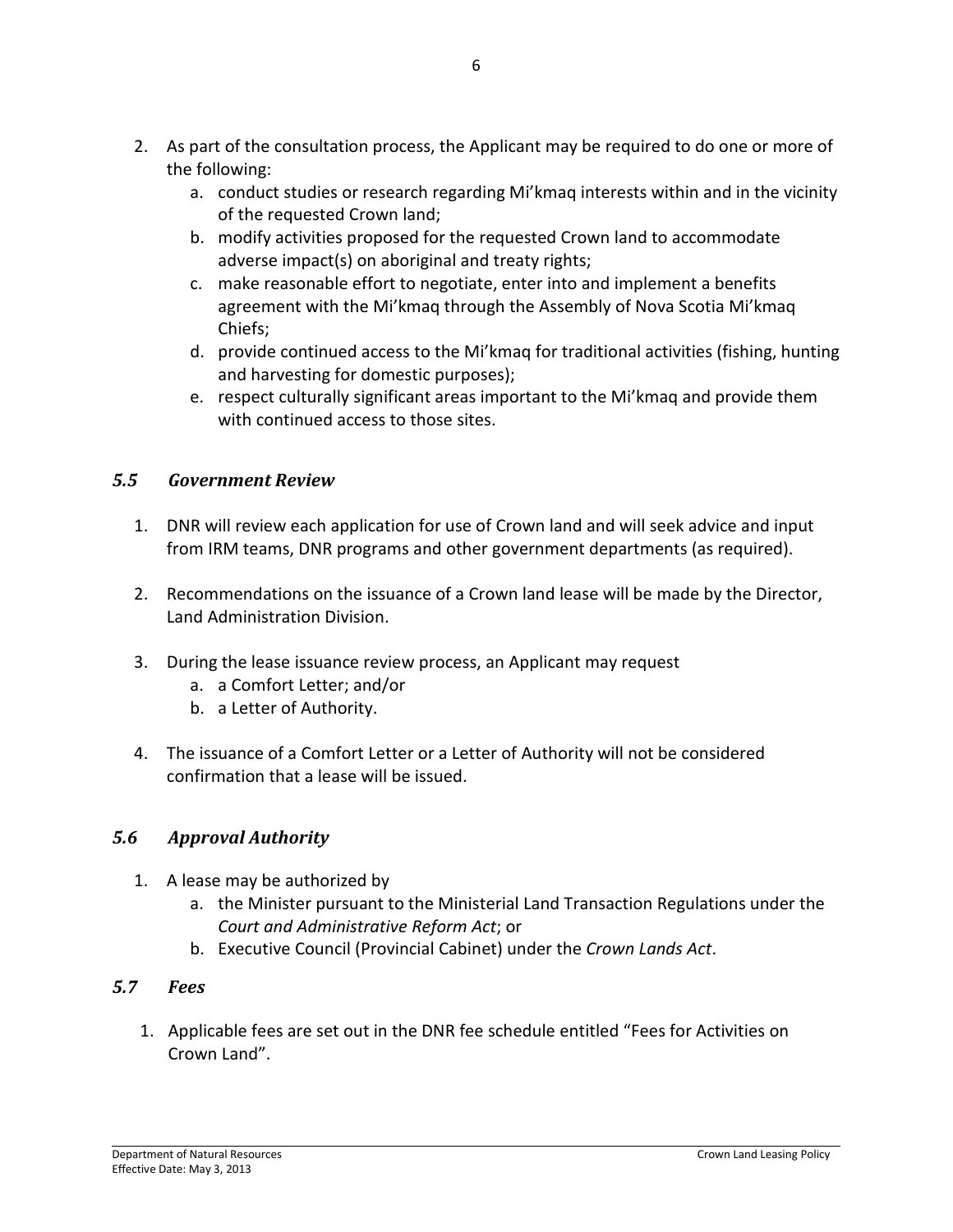#### 5.8 Transfer of Lease

- 1. Assignment or transfer of a lease to another party requires the prior written consent of the Minister.
- 2. The executed lease agreement will set out the requirements and conditions under which a lease may be transferred or assigned.

#### 5.9 Termination

- 1. A lease may be terminated by DNR at any time during the term of the lease if:
	- a. rent or other payments have not been made on the date due;
	- b. the leased property is used for any purpose other than that for which it is leased;
	- c. the lessee fails to submit an Annual Activity Report on time; or
	- d. the lessee has failed to remedy any non-compliance with the lease (including the approved Development Plan) after being given notice of non-compliance as stipulated in the lease agreement.
- 2. Prior to terminating a lease, DNR will give notice in writing to the lessee as per terms set out in the lease document.
- 3. A lessee may make a request to terminate the lease subject to DNR approval.

#### 5.10 Size of Area to be Leased

- 1. The area of Crown land which is leased for a particular purpose will be limited, to the extent possible, to the area required for the requested purpose of the lease.
- 2. Where possible, existing land parcel survey boundaries will be used to define the area to be leased to reduce requirements for additional surveying when creating lease area boundary descriptions.

#### 5.11 Financial Security and/or Performance Bond

- 1. A financial security and/or performance bond may be required where it is deemed necessary to protect the public from liabilities associated with the undertaking, for example, the anticipated site reclamation costs at termination of the lease agreement.
- 2. The required financial security will be established by DNR and incorporated into the lease.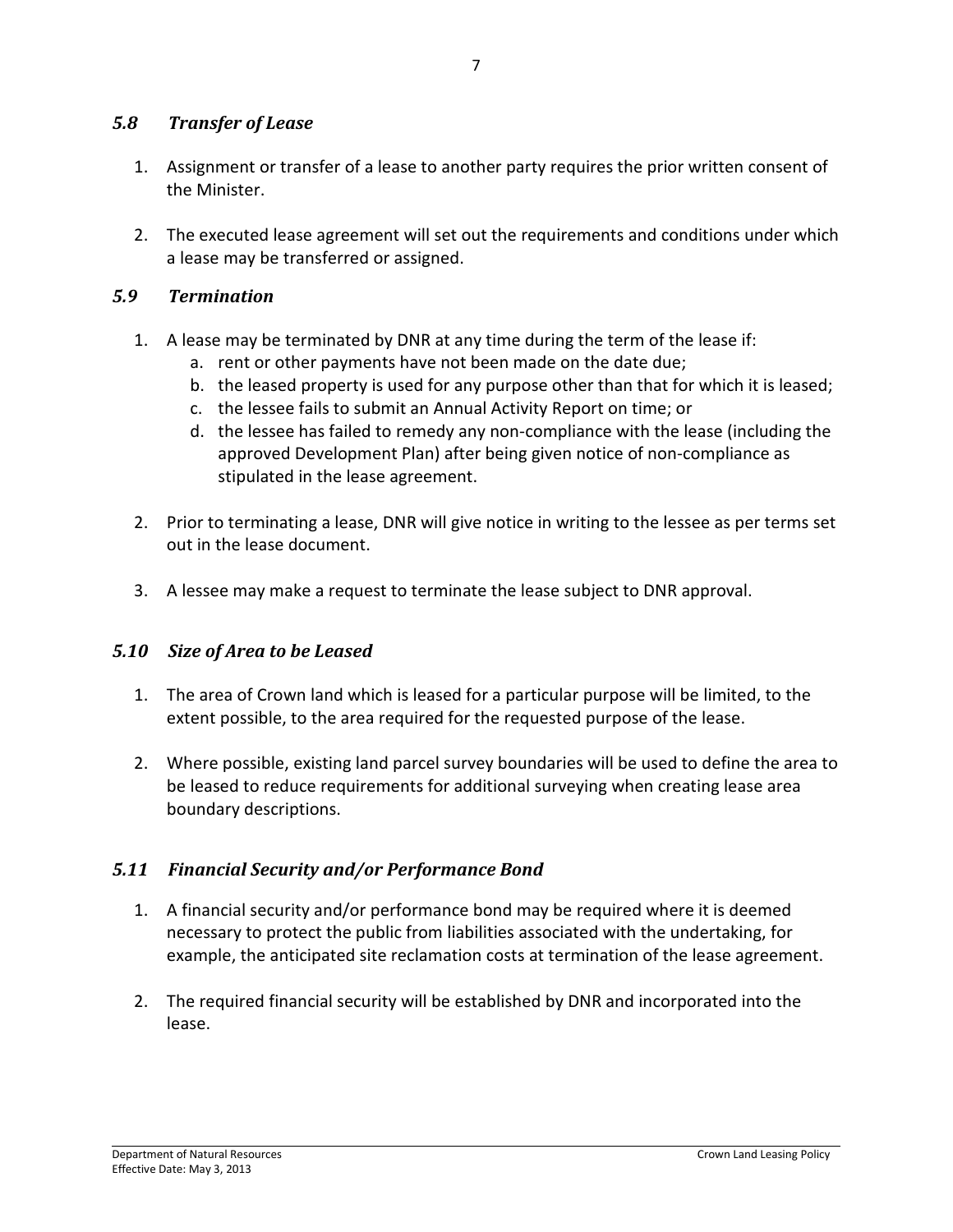### 6.0 Accountability

- 1. Minister is responsible for:
	- a. delegating authority to the appropriate staff; and
	- b. approving and authorizing lease documents.
- 2. DNR Deputy Minister is responsible for:
	- a. ensuring that the policy objectives are met;
	- b. approving the policy; and
	- c. approving changes in the policy.
- 3. DNR Executive Directors are responsible for:
	- a. communicating the policy and any changes within their branch;
	- b. ensuring that the policy objectives are met;
	- c. reviewing and recommending approval of the policy;
	- d. reviewing and recommending approval of any changes in the policy;
	- e. implementing the policy and any changes to the policy and monitoring compliance; and
	- f. ensuring that delegated authorities are carried out effectively by the appropriate staff.
- 4. The Executive Director of the Land Services Branch is responsible for:
	- a. recommending changes to the policy;
	- b. approving changes to standard lease precedents;
	- c. making final recommendations on the issuance of leases; and
	- d. approving Crown land lease opportunities to be tendered.
- 5. The Director of the Land Administration Division is responsible for:
	- a. ensuring that authority is effectively delegated to appropriate staff;
	- b. recommending Crown land lease opportunities to be tendered;
	- c. making recommendations on the issuance of leases;
	- d. initiating compliance audits for existing leases;
	- e. leading periodic reviews of the Crown land lease policy;
	- f. liaising with the Office of Aboriginal Affairs to ensure that requirements for aboriginal consultation with the Mi'kmaq are met; and
	- g. responding to enquiries received on the interpretation and application of the policy and related procedures.
- 6. The Director of Surveys of the Land Services Branch is responsible for:
	- a. issuing Orders of Surveys as required for the preparation of the lease;
	- b. reviewing and approving survey plans; and
	- c. mapping lease boundaries into the Crown Cadastral Database.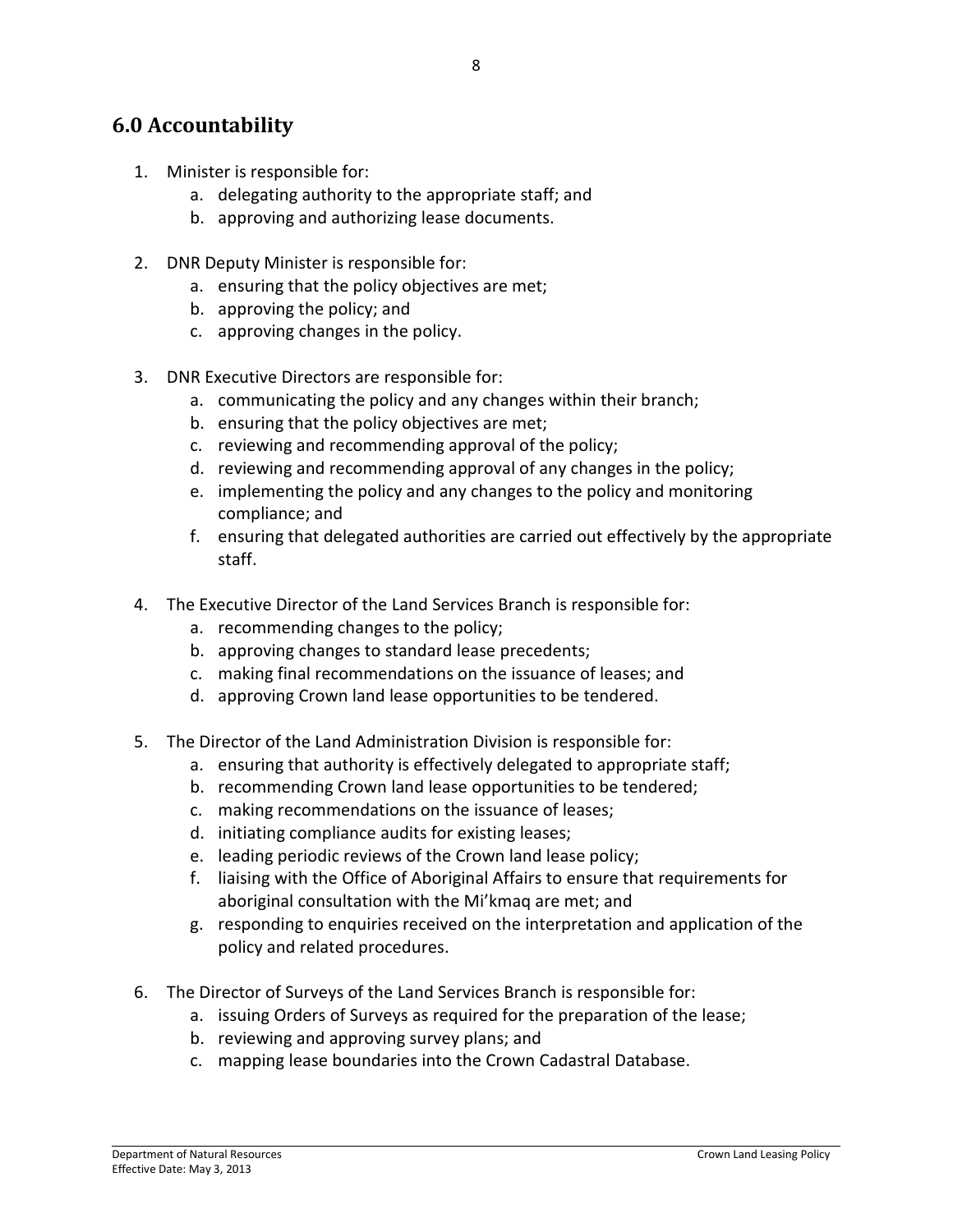- 7. The Manager, Acquisitions and Disposals is responsible for:
	- a. responding to general enquiries related to the interpretation and application of this policy;
	- b. monitoring staff for compliance with the policy and application processing;
	- c. identifying Crown land lease opportunities to be tendered; and
	- d. making recommendations on the issuance of leases to the Director, Land Administration.
- 8. Land Administration Officers are responsible for:
	- a. reviewing and processing Crown land lease application and renewal requests;
	- b. liaising with other government departments and agencies with respect to matters related to this policy;
	- c. completing Aboriginal Consultations Analysis Checklist and making recommendations for consultations;
	- d. requesting IRM review of lease applications and/or renewals;
	- e. requesting performance/compliance audits be conducted by field staff from Regional Services Branch as needed; and
	- f. providing advice on the effectiveness of the policy to the Manager, Acquisitions and Disposals.
- 9. The Executive Director of the Regional Services Branch is responsible for:
	- a. providing adequate staff resources to carry out the Regional Resources Branch's responsibilities identified in the policy in a timely manner; and
	- b. ensuring that authority is effectively delegated to appropriate staff.
- 10. Regional Resource Managers and IRM staff of the Regional Services Branch are responsible for:
	- a. identifying Crown land lease opportunities to be tendered;
	- b. conducting an IRM review of applications and providing recommendations with respect to the issuance of Crown land leases;
	- c. conducting site visits during lease and lease renewal application reviews;
	- d. conducting compliance monitoring of lessees based on the terms and conditions of a lease and the Annual Activity Report submissions received from lessees; and
	- e. assessing wood harvesting stumpage fees required from lessees (if required).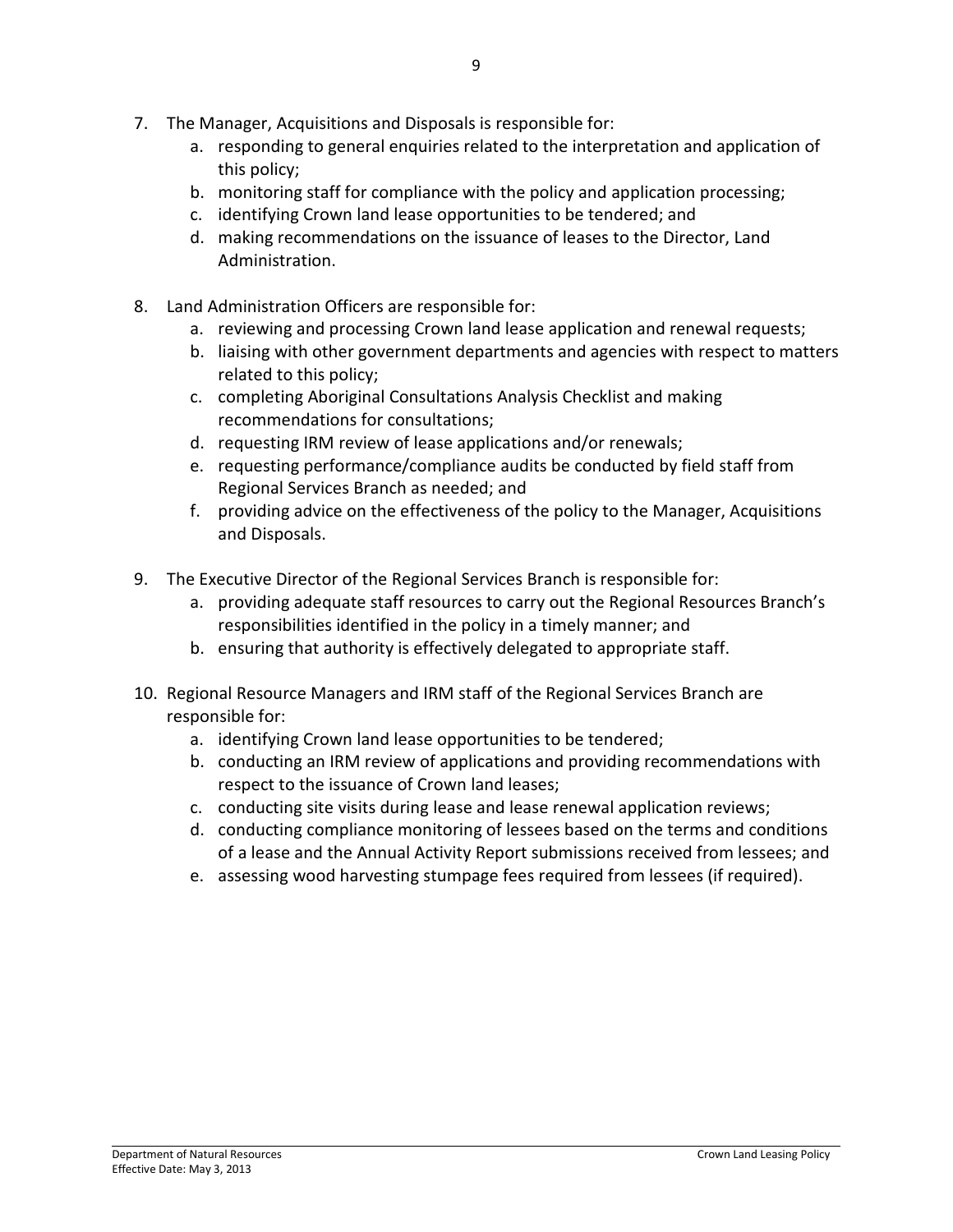# 7.0 Monitoring

#### 7.1 Monitoring for Lease Compliance

Lessees are subject to periodic performance or compliance audits throughout the duration of the lease. The required Annual Activity Report submission from the lessee will serve as a compliance monitoring tool and are referenced during audits or site inspections. Audits are initiated by the Director, Land Administration and will include advice received from Regional Services staff.

Performance will be evaluated based on the terms and conditions of the lease and information submitted in the Annual Activity Report. If a lessee fails to comply with the terms and conditions, the lease may be terminated or a directive for corrective action may be issued by the Director, Land Administration as per the requirements of the lease agreement.

#### 7.2 Monitoring for Compliance with the Policy by Staff

Land Services Branch senior management will monitor staff compliance with the policy.

#### 7.3 Monitoring for Effectiveness of the Policy in Meeting Objectives

Periodic reviews of the policy will be led by the Manager, Acquisitions and Disposals. Effectiveness will be evaluated based on the following information:

- 1. advice received on the policy from the Land Administration Officers;
- 2. advice received on the policy from other DNR branches;
- 3. the amount of time it takes to process Crown land lease applications and public tenders;
- 4. the number and types of Crown land leases issued annually;
- 5. the number of enquiries received related to the interpretation and application of the policy annually; and
- 6. the revenue generated from Crown land leases annually.

#### 8.0 References

- Crown Lands Act
- Court and Administrative Reform Act Ministerial Land Transactions Regulations
- Beaches Act
- Mi'kmaq-Nova Scotia-Canada Framework Agreement for the Made-in-Nova Scotia Process
- Guidelines For The Preparation Of Crown Land Lease Applications